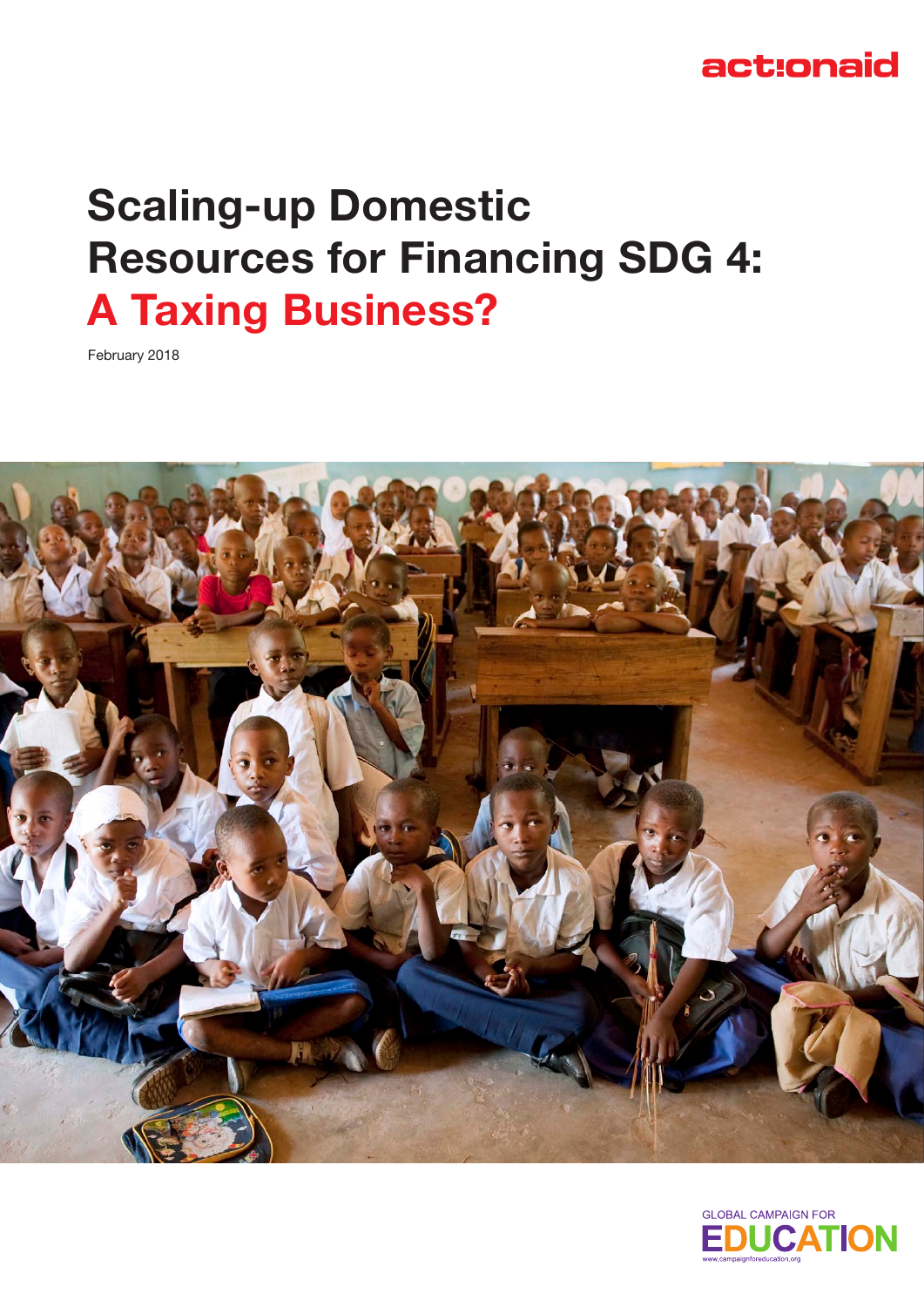# **1. Achieving SDG 4: The need for a financing breakthrough**

In 2015, world leaders committed to ensure inclusive and equitable quality education and promote lifelong learning opportunities for all by 2030 through the Sustainable Development Goal 4 (SD4). The Education 2030 Incheon Declaration and Framework for Action further elaborated the framework for operationalising SDG 4.1

Two years into implementation of the SDG framework, the world is far from making the kind of rapid and ambitious headway required to meet these goals. There are 264 million children and youth out of school.<sup>2</sup> Rather than making progress, the out-of-school rate is at a virtual stand-still.<sup>3</sup> On current trends, the world will be half a century late in meeting the 2030 SDG deadline for all children to be in school.4 This is not only a crisis in access; there is also a crisis in learning. 617 million children and adolescents - 6 out of 10 - are failing to achieve even the most basic competencies in reading and mathematics. Two-thirds of these children are in school: a devastating indictment of the quality of many education systems.<sup>5</sup> On current trends, less than 10% of young people in lowincome countries will have learnt basic secondary level skills in 2030.<sup>6</sup>

These twin crises disproportionately impact low-income families, children with disabilities, minority ethnic groups, those affected by conflict, refugees, migrants, girls and women - all too often, those already facing discrimination and disadvantage, further exacerbating their marginalisation, and leading to rising levels of inequality.



<sup>1.</sup> UNESCO et al. (2015) 'Education 2030. Incheon Declaration and Framework for Action'.

6. Education Commission (2016), 'The Learning Generation: Investing in education for a changing world'.

<sup>2.</sup> UNESCO and GEM (June 2017). 'Reducing global poverty through universal primary and secondary education'. Policy Paper 32 / Fact Sheet 44

<sup>3.</sup> UNESCO and GEM (June 2017). 'Reducing global poverty through universal primary and secondary education'. Policy Paper 32 / Fact Sheet 44 4. Primary and secondary school. Ibid.

<sup>5.</sup> UNESCO et al. September 2017. "More Than One-Half of Children and Adolescents Are Not Learning Worldwide results". Fact Sheet 46.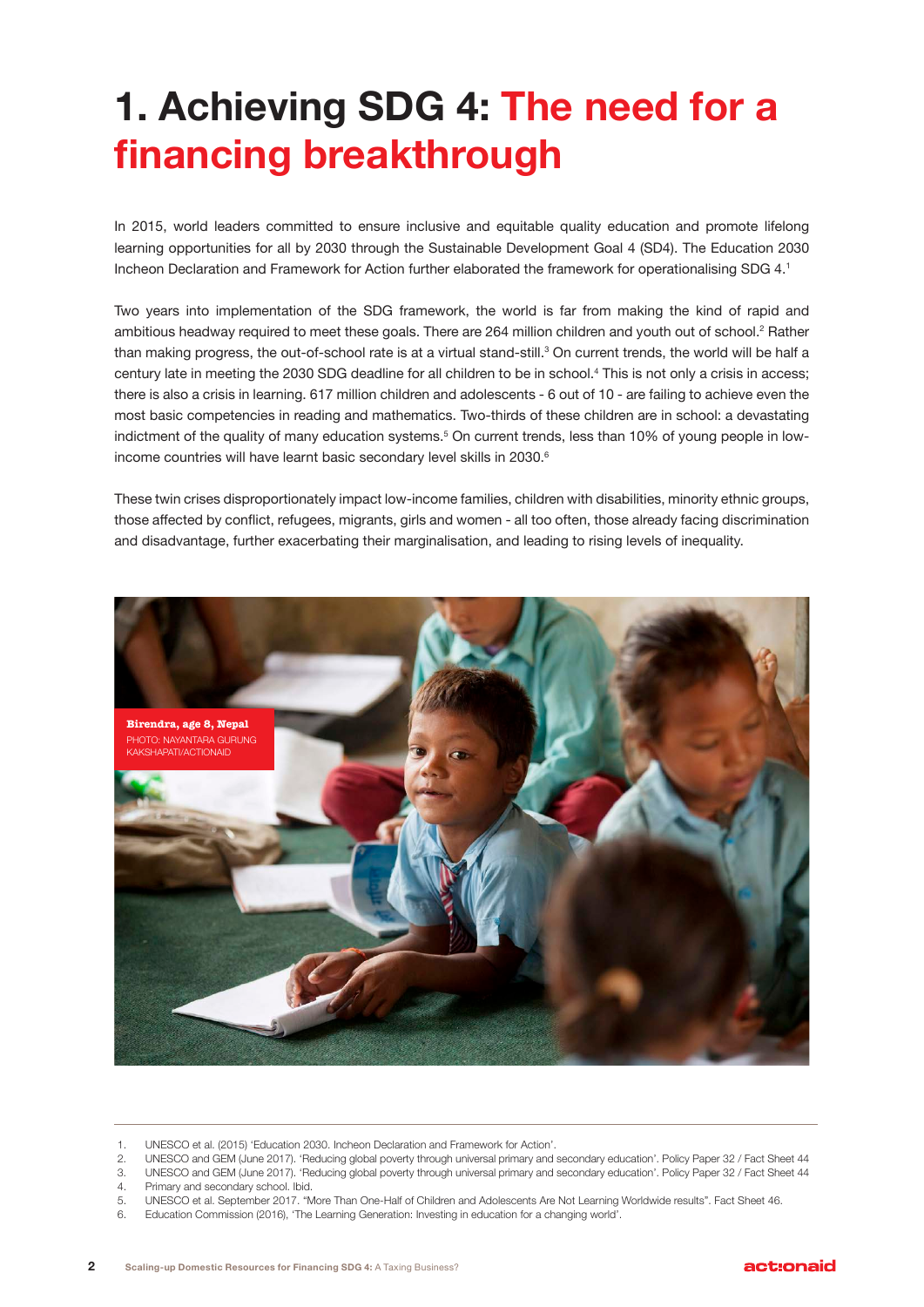#### **Box 1: Investment in today's young citizens is an investment in a better future**

The crisis in education cannot be allowed to continue: education is the answer to many of the world's problems today. Education is a human right, and a crucial means for development. Investment in education is a proven enabler of the whole sustainable development agenda: it can lead to improvements in longterm health benefits, help ensure greater gender equality, promote democratic governance and peace, foster more sustainable livelihoods, and tackle environmental degradation.<sup>7</sup>

Education is also crucial to prosperity and greater equality. Education is critical for long-term economic growth and rising incomes. Investment in more equitable education can contribute to halting (and reducing) growing economic inequality,<sup>8</sup> while lifting the poorest out of extreme poverty. For instance, it is estimated that world poverty could be halved if all adults completed secondary education.<sup>9</sup> Education also provides the skills that boost employment opportunities - increasingly vital in a world where jobs are rapidly changing due to technological advances.<sup>10</sup>

### **A failure of funding**

The case for investing in education is unquestionable. Yet, financing remains significantly lower than it needs to be, due to insufficient domestic resources allocated to education in developing countries, combined with a lack of support from donors and the international community. The Global Education Monitoring Report has estimated that unless we see a radical shift in financing for education, the SDG 4 targets for primary and secondary education will remain off track by 50 years.<sup>11</sup>

Achieving universal pre-primary, primary and secondary education – of good quality – in low- and lower-middleincome countries will require a total of US\$340 billion per year. The Education Commission estimates that financing for education worldwide needs to steadily increase from \$1.2 trillion USD to \$3 trillion USD by 2030.<sup>12</sup> None of these calculations, however, include the full spectrum of commitments made in SDG 4 (e.g. to adult literacy).

#### **Securing the 97% of domestic resources required to fund SDG 4**

Urgent attention must be given to securing a financing breakthrough for SDG 4. Increasing sustainable long-term domestic resources will be key: it is estimated that 97% of the funding required to achieve SDG 4 must come from domestic budgets.<sup>13</sup>

The Education 2030 Framework for Action recognises that the goals cannot be met without scaling-up domestic finance. It recommends minimum spending both as a share of the overall government budget (between 15- 20%), and as a percentage of national wealth (between 4-6% of GDP). These benchmarks are applicable to developed and developing countries alike. For many developing countries, especially those with the furthest to go in delivering a scale-up towards SDG 4, the Incheon framework is clear that upper spending levels need to be reached or exceeded. Currently, the vast majority of low- and lower-middle income countries are spending far too little; an analysis of 70 countries' budgets in 2016 shows only 9 countries were meeting the 20% budget share, only 11 were meeting the 6% GDP share – and only 4 countries were meeting both.<sup>14</sup>

<sup>7.</sup> For a summary of evidence, see GPE's 'Case for Investment': https://replenishment.globalpartnership.org/en/case-for-investment/

<sup>8.</sup> For a discussion on (progressive) investment in education and its impact on inequality, see, Oxfam, 2017, Commitment to Reducing Inequality Index, research paper.

<sup>9.</sup> UNESCO and GEM (June 2017). Op Cit

<sup>10.</sup> Half of the world's jobs (2 billion) are expected to disappear due to automation by 2030. Education Commission (2016).

<sup>11.</sup> UNESCO GEMR (2016) 'Global Education Monitoring Report 2016. Education for people and planet: Creating sustainable futures for all'.

<sup>12.</sup> Education Commission (2016). IBID

<sup>13.</sup> Education Commission. IBID

<sup>14.</sup> These figures are drawn from the GCE database, which was compiled by Government Spending Watch, based on official Government budget documents. See link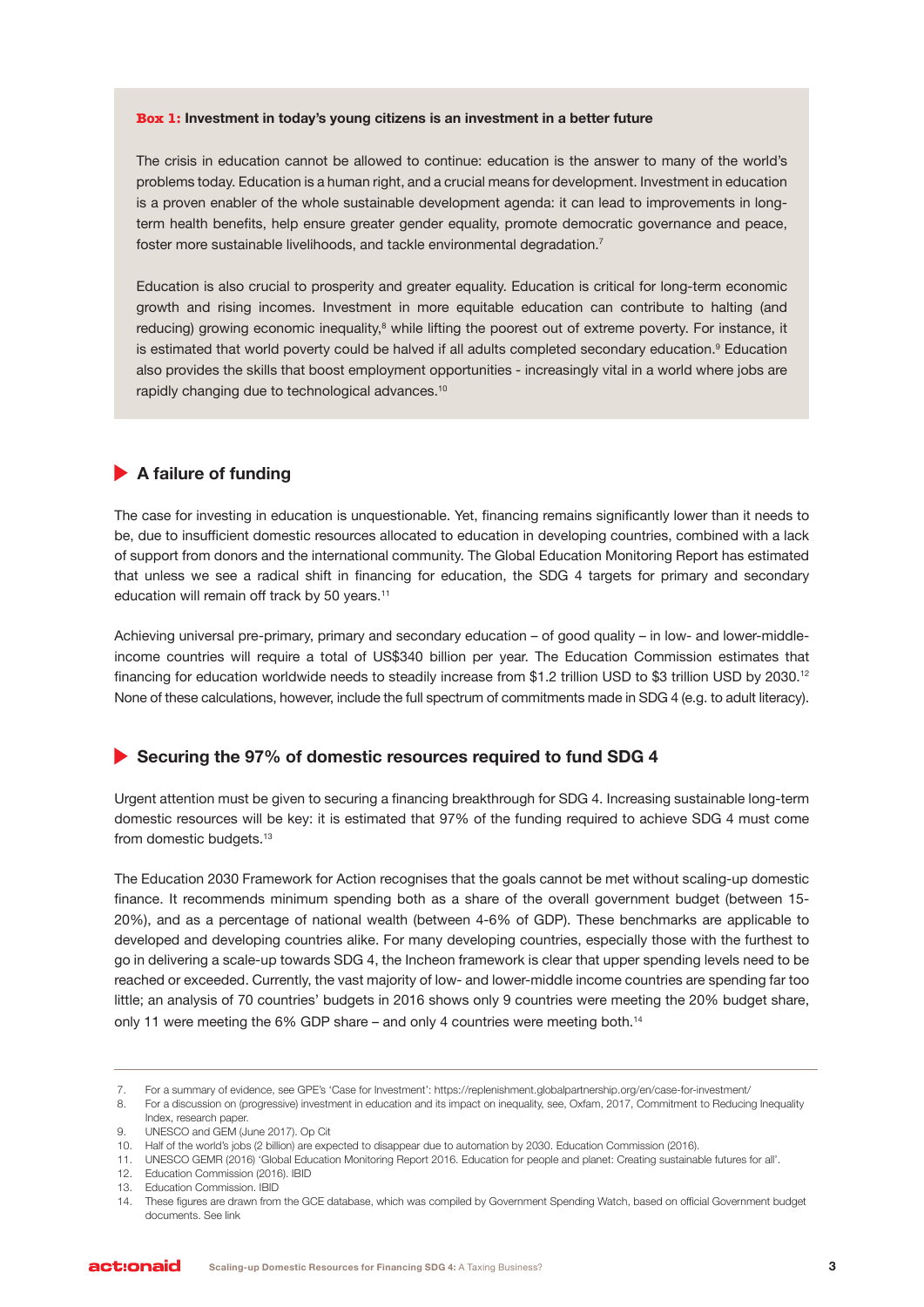# **2. A taxing business: Financing SDG 4**

It is increasingly recognised that for developing countries, greater tax collection is key to unlocking the financing required to meet development goals and deliver on citizens' rights. What's more, there is convincing evidence that a country's ability to achieve its social and economic objectives is directly related to its ability to collect sufficient tax revenues.<sup>15</sup> The UN recommends that a minimum tax-to-GDP threshold of 20% is required to deliver on basic citizens' rights and government commitments.<sup>16</sup> Crucially, the 20% tax-GDP ratio must be seen as a floor and not a ceiling, especially as most countries have much more untapped tax potential than this, and they also need to meet multiple development goals.<sup>17</sup> The failure to maximize their tax revenues is compounded by the fact that many poor countries are now slipping into dangerous levels of debt, which will require payments that governments struggling to meet the SDGs can ill afford.

With the financing needs for scaling-up SDG 4 so great, education activists are increasingly waking up to the need to focus, not only on education spending (funding), but also on the crucial importance of the overall amount of revenue (financing). Ultimately, many countries that are spending large proportions of their budget on education cannot bring an end to the education crisis if the overall government budget is very low to start with. For this reason, UNESCO has called on countries that are already spending a reasonable share of their budget on education to work to expand their overall budget revenue, and to prioritise spending (at least 20%) of the total resources on education.<sup>18</sup>

The example of Ethiopia is instructive here: Ethiopia has committed over 20% of its budget to public education for many years,19 yet continues to struggle with very high dropout rates and poor quality. How is it possible for Ethiopia to improve its public education, when it is already allocating the internationally recommended share of its budget to education? The answer lies in taking action to address the small size of its total annual government budget, which is constrained by very weak tax collection rates.<sup>20</sup> If Ethiopia were to raise its tax levels to 20% tax-GDP floor, and keep its budget share exactly as it currently stands, the potential new revenues generated could pay for access to education for all children currently left out of primary and secondary education.<sup>21</sup>

Similarly, in the Dominican Republic and Nicaragua, where education spending is above 20%<sup>22</sup> but current taxto-GDP ratios are very low,<sup>23</sup> if the governments kept current budget shares at the same level, but increased tax-GDP to 20%, they also could generate enough to fund every out-of-school primary and secondary child.<sup>24</sup> In Malawi, even with relatively higher tax-to-GDP ratios (at 18.6%<sup>25</sup>) moving to the recommended minimum floor of 20% tax-to-GDP could fund an additional 41,000 children to go to primary school, or cover over half of the Primary School Improvement Program (PSIP) grants, which have been noted to have a strong impact on improving the quality of education. Given that in Malawi the overall primary school completion rate stands at only 31%, while the qualified teacher to primary pupil ratio is 111:1, this would be a welcome boost.<sup>26</sup>

<sup>15.</sup> See N. Brooks and T. Hwong, The Social Benefits and Economic Costs of Taxation: A Comparison of High- and Low-Tax Countries (Ottawa: Canadian Centre for Policy Alternatives, 2006). Or Piketty 2014. Capital in the twenty-first century. Cambridge Massachusetts

<sup>16.</sup> See OECD 2011, Supporting the Development of More Effective Tax Systems A Report To The G-20 Development Working Group, for a reference to previous UNDP estimates of the minimum required for reaching the MDGs. Given the more ambitious goals of the SDGs this almost certainly is an underestimate of current needs.

<sup>17.</sup> Different countries have a varied 'potential' to collect taxes. See indexes produced by the Centre d'Etudes et de Recherches sur le Développement International (CERDI) and the IMF (used in individual IMF country document analysis). A country has a higher tax potential if it has a higher GDP per capita, but the potential is further adjusted by other variables which have a significant impact on countries' potential to collect tax, i.e: trade/GDP: share of the agriculture in GDP (which reduces revenue because much of it is small-scale or informal): or natural resource revenues.

UNESCO EFA GMR. 2014. Policy Paper 12. Increasing tax revenues to bridge the education financing gap. 19. See UNESCO Institute of Statistics data here: http://data.uis.unesco.org/#

<sup>20.</sup> See the IMF 2016 Country Report. Ethiopia had a tax-to-GDP ratio of just 13.5% (rising from only 11% a few years earlier).

<sup>21.</sup> This calculation is based on taking IMF data from WEO for GDP levels (national currency), calculating what 20% of this would be (extra tax) and what 24% of this would be (estimated education budget), then using UIS data on OOS numbers and current per pupil funding to identify what the extra tax revenue 'could' pay for. It should be noted that figures on GDP were 2016, while figures for spending from UIS were 2015 (latest year available). In order to calculate the 'extra' budget to education costs a conversion from national currency to USD\$. To do this the annual average exchange rate for 2016 on http://fxtop.com.

<sup>22.</sup> In 2016 Nicaragua was spending 23.8% of their budget on education and 4.6% of GDP. In 2016, Dominican Republic was spending 24% of their budget on education, and 4.1% of GDP on education. These figures are drawn from the GCE database, which was compiled by Government Spending Watch, based on official Government budget documents. OP Cit.

<sup>23.</sup> The tax to GDP ratio in Dominican Republic was 13.5% in 2016 and in Nicaragua was 14.3% - both figure based on the latest IMF country reports.

<sup>24.</sup> This is based on the same formula as above in footnote 21; all data is from 2015-2016 fiscal years

<sup>25.</sup> This is revenue and tax revenue as IMF did not disaggregate, see IMF country report 2016

<sup>26.</sup> Country case study for the Oslo Summit on Education for Development. 2015. Financing education in Malawi: Opportunities for action.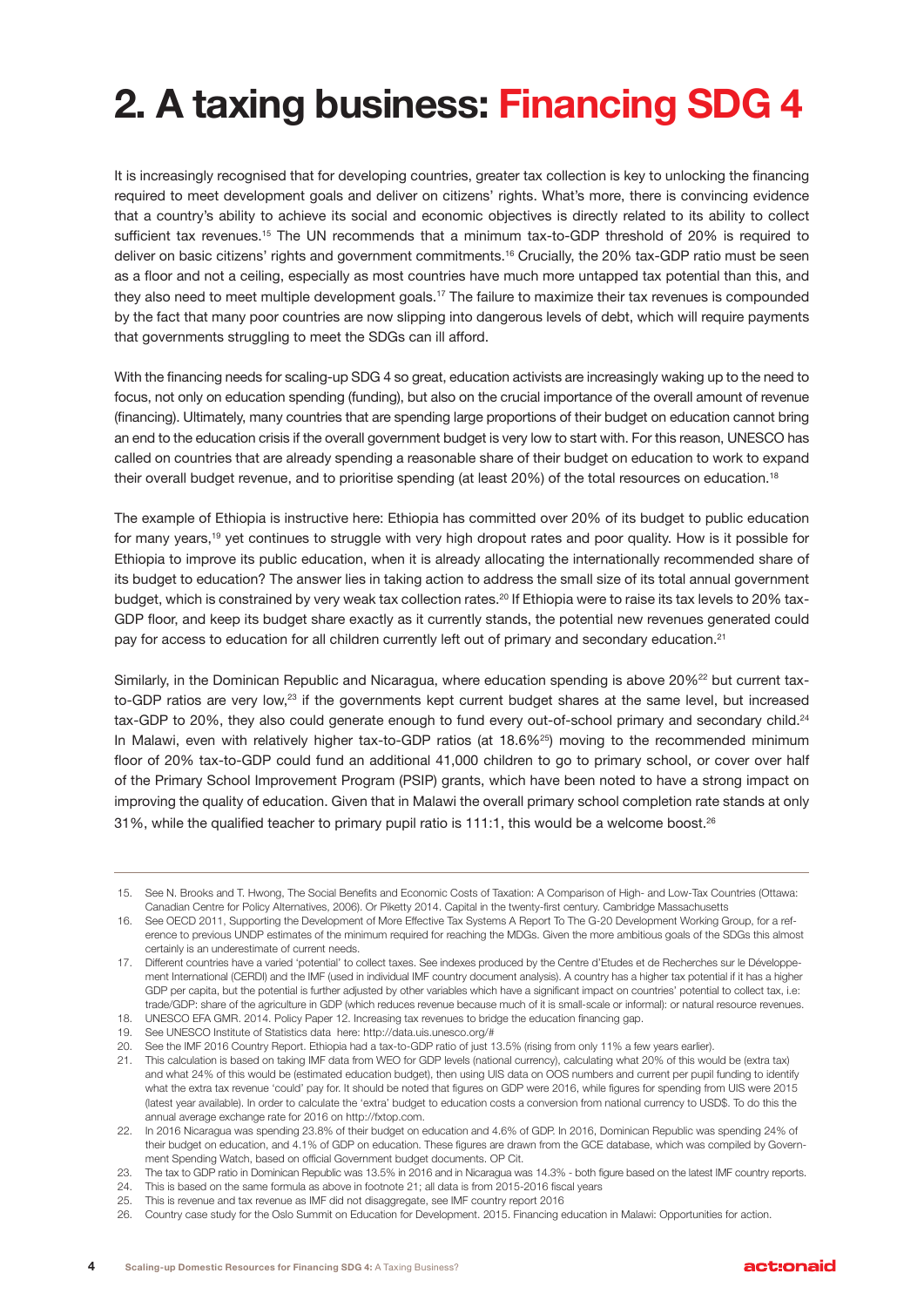#### **▶ Some countries still have very far to go**

Low tax-to-GDP ratios hit children much harder when the levels of education spending are very low – in most cases the new resources could eclipse what is currently being spent on education. For example, Pakistan, which spends just 13% of its national budget and just over 2% of GDP on education also has a low rate of tax-to-GDP (11%). If Pakistan raised their tax-GDP ratio to 20% and spent 20% of the new resources on education, this could raise new tax revenues of over US\$5 billion and increase the education budget by more than 70% from the current levels.27 Annually, this could pay for a classroom place for every child out of primary or secondary school and cover the estimated cost of eradicating illiteracy in Pakistan, leaving US\$1 billion in 'change'. With 25% of all primary and lower secondary school-age children out-of-school, 15% of poor rural girls completing primary school and 36 million Pakistanis<sup>28</sup> unable to read or write, this could make all the difference.

### **Sustaining commitments through tax efforts**

A number of governments have made significant commitments to education whilst also increasing tax revenues. Mozambique, for example, has made considerable progress in a relatively short space of time, with tax-to-GDP increasing from 14% in 2009 to 21.5% in 2015.<sup>29</sup> These new revenues have enabled Mozambique to spend over 20% of its national budget, as well as meet the target of 6% of GDP on education. Even with these new commitments in place, Mozambique continues to face challenges with out-of-school children, children dropping out of education, and poor quality of education. It is also struggling with rising debt levels, putting it front and centre of a burgeoning debt crisis in Africa.<sup>30</sup> This is because, even in contexts where financing and funding are at minimum levels, achieving quality education for all requires this to be sustained over the long-term. Even then, it is often insufficient. Rising youth populations in many developing countries, compounded by weak pre-existing education systems, means countries need to frontload investments in the short-term. In such cases, either *much larger* allocations - often above 30% of budgets, and far higher than the international benchmarks - to education are required, which seems unfeasible without crowding-out other development needs (or pushing countries into debt), or greater domestic revenues must be raised. In reality, many countries need to aim for higher tax-GDP ratios than 20%. The financing dilemma facing developing countries can be put simply. Europe and North American countries raise 43% of GDP in domestic revenue, on average. This finances all of their government services, including education. In low-income countries, domestic revenue only averages 14% of GDP, and in lower-middle income countries about 18%. About 16% of public spending is spent on education. An allocation of 16% of the public budget coupled with domestic revenue between 14% and 18% translates into less than 3% of GDP (excluding aid). Financial modelling shows that more than 6% of GDP would need to be allocated to education to achieve the goals set by the SDGs.<sup>31</sup> UNESCO has also estimated that the financing required, at least in the short-term, to scale-up spending for quality and equitable education in lower-income countries needs to exceeds 6% of GDP spent on education.<sup>32</sup> To achieve this, lower income countries would have to increase domestic revenue substantially to between 20% and 30% of GDP. 33

Tax revenues are key to financing education sustainability, not only because they can help to raise more funds for public education, but because they provide long-term predictable funding that can be used to fund precious recurrent or operating costs, which cover teachers' salaries (the major item in education budgets). Donor aid, by comparison, is often too short-term, unpredictable and is unable to fund these vital recurrent costs, especially to cover teacher salaries – except in the case of general or sector budget support. Ultimately, tax revenues are at the heart of financial stability and scaling-up spending in the education sector.

<sup>27.</sup> This is based on the same formula as above in footnote 21; all data is from 2015-2016 fiscal years

<sup>28.</sup> http://unesco.org.pk/education/documents/situationanalysis/National\_Final\_Report\_Education\_Policy\_Analysis.pdf

<sup>29.</sup> IMF, Worldwide Government Revenue Database, International Monetary Fund, Washington D.C.

<sup>30.</sup> https://www.ft.com/content/805d2b58-59a2-11e7-b553-e2df1b0c3220

<sup>31.</sup> See page 50 for a full discussion and overviews of the calculations, of: Lewin, K. The educational challenges of transition: Key issues for 2030". GPE working paper, 2017.

<sup>32.</sup> The prediction was 6.56%. This was estimated to be due to rising youth levels and to provide quality education (i.e. to lower student/teacher ratios, new classroom construction etc). See UNESCO EFA GMR. (2015, July). Policy Paper 18. Pricing the right to education: The cost of reaching new targets by 2030.

<sup>33.</sup> 2017 Aid to Education is Stagnating and Not Going to Countries Most in Need, published by UNESCO's Global Education Monitoring (GEM) Report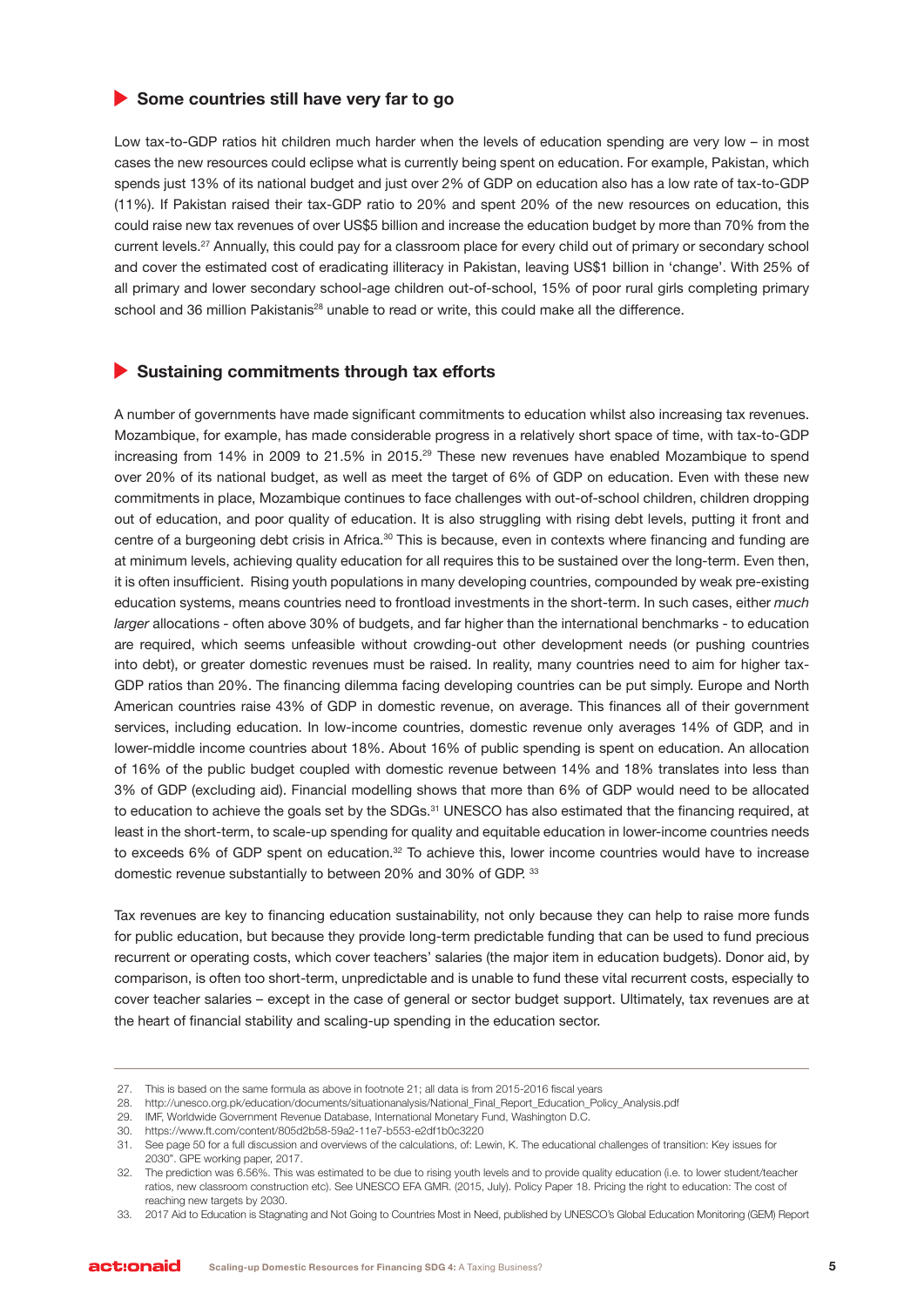## **3. Lost revenues and the education price tag.**

Governments must find ways to raise tax collection and boost revenues overall to ensure the realisation of the right to education for all. Priority must be given to ensuring that taxes fall on those most able to pay – large multinational companies and wealthy individuals – and that any widening of the taxation system is done fairly and progressively. This is not a task that will happen overnight, nor will it happen without resistance, but, in spite of the challenges, low- and middle-income countries can increase their revenues, often in a relatively short space of time, with dedicated and determined political will. In countries with high degrees of poverty and large informal sectors, addressing the money lost to large multinational companies is by far the biggest and easiest way to build more progressive systems. Companies making money in a country – whether by locating manufacturing there or selling goods – must give back through a fair contribution in taxation.

### **Taxing big business: paying their fair share and halting a race to the bottom**

Currently, the tax dodging practices of multinationals are leading to a haemorrhaging of resources from developing countries.34 This deprives their citizens of wealth that could be invested in education, which would help to create long-term national prosperity. The impact of companies evading or avoiding tax (whether through legal or illegal means), excessively restrictive tax treaties, and the giving away of harmful tax incentives, severely limit the amount of tax money that governments collect.

Corporate tax avoidance, where companies legally (without clearly breaking any laws) avoid paying tax by exploiting loopholes in the system to artificially lower their tax bills, lose developing countries \$200bn annually.<sup>35</sup> This is more than the international aid sent by all rich countries to developing countries annually. It could also cover almost all of the estimated annual total costs of meeting the SDG 2030 targets of universal primary and lower-secondary education in low- and lower-middle income countries.<sup>36</sup> There is a further need to address (illegal) tax evasion. The bulk of the money lost is due to trade mis-invoicing, where multi-national corporations deliberately misreport the value of a commercial transaction to avoid paying tax. One study showed that in 37 low and lower middle-income countries, illicit flows represented a larger share of GDP than the amount the government spent on education. In Nicaragua, for example, an amount equivalent to 45% of GDP was being lost. If these flows were stopped and 20% allocated towards education, the annual education budget could rise from 4% to 13% of GDP.37

ActionAid has estimated that losses from what the IMF deem to be 'harmful' or 'unnecessary' tax incentives offered to large businesses could see developing countries losing \$138bn a year.<sup>38</sup> ActionAid's research suggested that governments in sub-Saharan Africa alone may be losing an estimated US\$38.6 billion a year, or 2.4% of their GDP, to harmful tax incentives. This is equivalent to nearly half (47%) of their current education spending. Estimates for individual countries highlight the negative impact on domestic revenue raising. For instance, in Ghana, 20% of the estimated US\$2.1 billion lost to tax incentives would amount to \$420 million. This money could pay for: a place in a primary school for the 319,000 out-of-school children, an extra 10,000 qualified teachers, and free school meals for 1 year for 557,892 children. In Senegal, the amount given away in tax incentives is equivalent to the entire annual education budget (101%), in Ethiopia and Niger it was the equivalent of around two thirds of the annual budget (66% and 67%, respectively) and the amount was close to half the annual education budget in Burkina Faso (59%), Mozambique (51%) and Tanzania (43%).

<sup>34.</sup> See Cobham, Alex with Steven Klees. 2016. "Global Taxation: Financing Education and the Other SDGs," Background Paper for the Education Commission.

<sup>35.</sup> International Monetary Fund 2015. IMF Working Paper www.imf.org/external/pubs/ft/wp/2015/wp15118.pdf.

<sup>36.</sup> This is based on the raises required from 2015 to 2030 annually and then averaging the amount across all years. See http://unesdoc.unesco. org/images/0023/002321/232197E.pdf. The actual amount is US 2010 bn.

<sup>37.</sup> Raising Domestic Resources for Equitable Education, Background Paper, the Education Commission, Asma Zubairi and Pauline Rose REAL Centre, University of Cambridge.

<sup>38.</sup> ActionAid, Give Us a Break: How Big Companies Are Getting Tax-Free Deals, June 2013.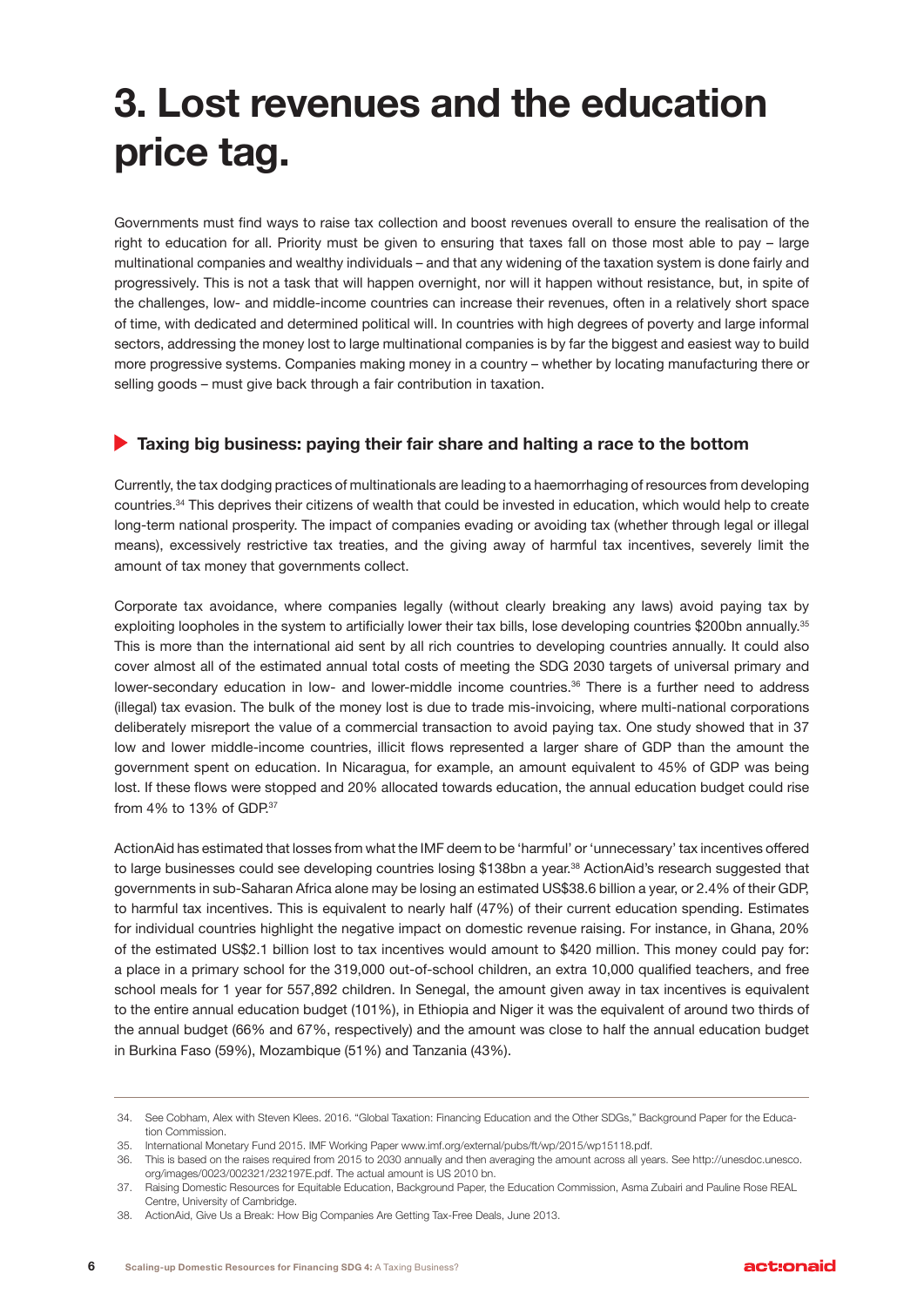Tax incentives are a reduction in tax bills offered by a government to a company, usually with the objective of attracting foreign investment or supporting a particular section of the economy. Some pro-poor reductions, such as VAT exemptions on staple foods like flour, can be vital for people living in poverty, however, corporate tax incentives offered to large multinational companies, such as reduced corporate tax rates, tax holidays, special economic zones, and reduced tax on goods brought into country, can often be harmful, and unnecessary.<sup>39</sup> Tax incentives are offered to attract investment, yet research shows they come far down on the list of important factors for foreign companies in choosing where to invest. ActionAid has warned that, coupled with ever decreasing corporate tax rates due to 'tax competition' between counties, this is leading to a dangerous 'race to the bottom' in which countries' continual undercutting of each other leads to a zero-sum game, with very low taxes being paid by large corporations in developing countries (especially when further exacerbated by corporate tax dodging).<sup>40</sup> This means large potential tax revenues are being given away, often with little or no benefit.

### **• Domestic action must be supported by coordinated global and multi-country action**

Tax treaties – agreements between countries that carve up tax rights – often excessively limit developing countries' ability to tax certain types of income and can play a facilitating role in many tax avoidance schemes. Global corporations use tax treaties to limit their tax contributions in the countries where they generate profits. ActionAid analysed the content of more than 500 binding treaties signed by low and lower-middle income countries in Asia and sub-Saharan Africa to highlight the role that tax treaties play in depriving a country of much needed revenue. In Bangladesh, the country with the highest number of "very restrictive treaties" analysed, US\$85 million was lost in 2013 alone, due to a single rule in the country's tax treaties.<sup>41</sup> This amounted to nearly 20% of the lower secondary education budget in 2014.<sup>42</sup>

Another way that vast sums of income and wealth are allowed to flow offshore (also often facilitated by tax treaties), and taxes avoided, is through the clever use of tax havens by many companies. There the income can be taxed at an extremely low rate or not taxed at all, often out of reach from other countries' tax authorities and regulators. Tackling these practices and closing loopholes will take coordinated global action on international tax reforms.

As global tax standards are presently mainly developed by the OECD which favour richer nations' interests, there is a growing call for a more democratic inter-governmental body under the auspices of the UN that is fully resourced and empowered to set and enforce global tax rules.

#### **Earmarked taxes: the potential in education**

One final area which may open up specific new funds for education is 'earmarked' taxes (essentially reserving revenues for a specific use, i.e. education). Evidence from existing earmarking programmes for education suggest that they have potential to contribute to increased education spending, and therefore should be seriously considered by governments. However, it should be noted they are not without controversy.<sup>43</sup> In any scenario where earmarked taxes are introduced for education it's important to ensure that existing allocations are benchmarked and guaranteed so that the new taxes are generating genuinely additional revenue that would not otherwise be raised. There may be particular scope for earmarked taxes on natural resource extraction, as these might be seen to be part of the 'natural capital' of a country and it makes sense to exchange this form of capital for investment in education - which brings long-term gains for the nation.<sup>44</sup>

42. IBID.

<sup>39.</sup> For a discussion on the type of incentives which are harmful, see Archer, D, Curtis, M. and Pereira, J. (2016), Domestic Tax and Education, Background paper prepared for The International Commission on Financing Global Education, ActionAid

<sup>40.</sup> See, ActionAId and TJN-Africa, 2016. Still racing toward the bottom? Corporate tax incentives in East Africa

<sup>41.</sup> ActionAid, 2016. mistreated: the tax treaties that are depriving the world's poorest countries of vital revenue. the tax database was produced for ActionAid. Hearson, m. 2016. 'the ActionAid tax treaties dataset'. Brighton: institute of development studies. http://ictd.ac/datasets/actionaid-tax-treaties-datasets

<sup>43.</sup> See Archer, et al, J. (2016), Domestic Tax and Education, Background paper prepared for The International Commission on Financing Global Education, ActionAid

<sup>44.</sup> See Archer et al, IBID, for a discussion of earmarked taxes in education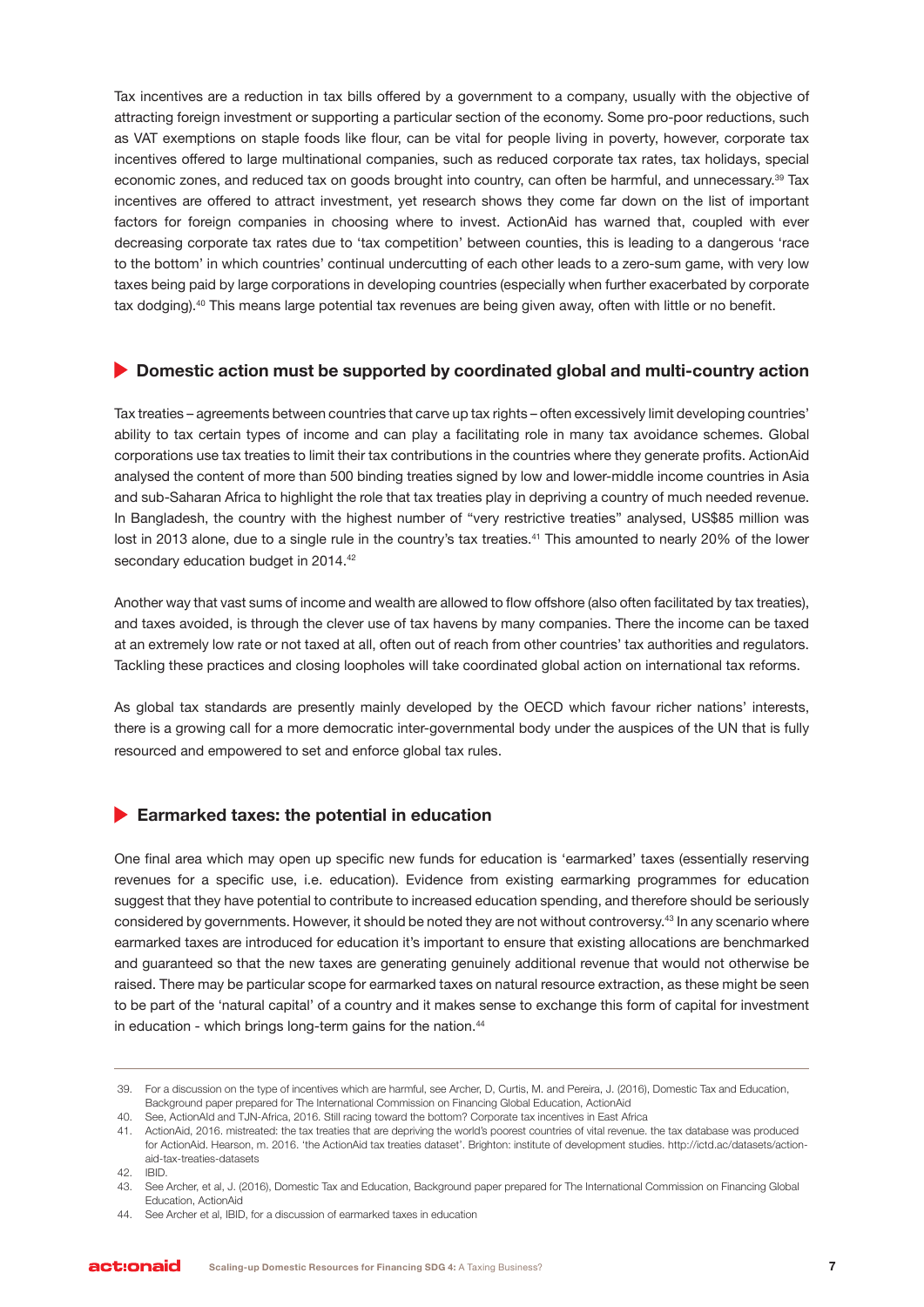**Table 1: Some countries need to focus their efforts on raising more domestic financing to boost education spendingi**

| <b>Country</b>                      | Share of<br>budget to<br>education <sup>ii</sup> | <b>Tax-GDP</b><br>Ratios <sup>iii</sup> | <b>Extra revenues</b><br>generated if tax-GDP<br>levels meet 20% &<br>spending stays the<br>same                                                                                      | <b>Tax loss estimates</b>                                                                                                                                                                                                                                                                                                                                                                                                                                                                                                                                                                                                                                 |
|-------------------------------------|--------------------------------------------------|-----------------------------------------|---------------------------------------------------------------------------------------------------------------------------------------------------------------------------------------|-----------------------------------------------------------------------------------------------------------------------------------------------------------------------------------------------------------------------------------------------------------------------------------------------------------------------------------------------------------------------------------------------------------------------------------------------------------------------------------------------------------------------------------------------------------------------------------------------------------------------------------------------------------|
| <b>Malawi</b>                       | 18%#                                             | 16.8%                                   | A 20% tax-to-GDP<br>ratio could fund an<br>additional 41,000<br>children to go to<br>primary school, or<br>cover over half of<br>the Primary School<br>Improvement<br>Program grants. | <b>Losses due to illicit financial flows.</b> 17% of<br>GDP, around three times the education budget<br>in the same year, was being lost in 2013 due to<br>Illicit financial flows (IFF).<br>Losses due to tax treaties. US\$27 million in<br>taxes were lost when the Australian mining<br>company Paladin shifted significant sums back<br>to Australia via the Netherlands. The amount lost<br>is equivalent to 20% of the secondary school<br>budget.<br>Losses due to tax incentives. \$100 million<br>(MK47 billion) a year is lost in tax incentives<br>-equivalent to around a half of the education<br>budget in 2013/14 and a third in 2015/16. |
| Kenya                               | $20\%$ <sup>#</sup>                              | 17%                                     | A 20% tax-to-GDP<br>ratio could raise<br>more than US\$200<br>million annually,<br>which could pay<br>for one and a half<br>million places in<br>primary school.                      | Losses due to tax incentives. The IMF<br>estimated in 2016 that tax incentives could<br>be equivalent of around 2.2% GDP in 2016.<br>ActionAid estimated in 2013 (using a lower figure<br>from 2008) that US\$1.1 billion could be lost to<br>tax incentives. 20% of this sum would amount to<br>\$220 million, which could pay for:<br>1. A place in a primary school for the 956,000<br>out-of-school children<br>2. An extra 10,000 qualified teachers<br>3. Free school meals for 1 year for 300,999<br>children                                                                                                                                      |
| <b>Ethiopia</b>                     | 24%*                                             | 13.5%                                   | A 20% tax-GDP<br>ratio could pay for<br>one full-year of<br>schooling for all<br>children currently<br>left out of primary<br>and secondary<br>education.                             | Losses due to tax incentives, tax incentives<br>are estimated to cost 4.2% of GDP in 2008/09,<br>around the same as the whole education budget<br>in the same year. If Ethiopia eliminated these,<br>and devoted 10% of the resulting revenue to<br>basic education, then the country would have an<br>additional US\$133 million available, enough to<br>get 1.4 million more children into school.                                                                                                                                                                                                                                                      |
| <b>Nicaragua</b>                    | 23.8%*                                           | 14.3%                                   | This could generate<br>enough to fund<br>every out-of-<br>school primary and<br>secondary child.                                                                                      | Losses due to tax incentives. US\$415.6 million<br>in tax incentives were given in 2008. This could<br>fund 2.5 times the amount spent on primary<br>education in the same year.<br>Losses due to illicit financial flows. Of 37 low<br>and lower middle-income countries, Nicaragua<br>had the highest losses to through Illicit Financial<br>Flows (IFF) equivalent amount of to 45% of<br>GDP. If IFFs were stopped and 20% allocated to<br>education spending could rise from 4% GDP to<br>13%.                                                                                                                                                       |
| <b>Dominican</b><br><b>Republic</b> | 24%*                                             | 13.5%                                   | This could generate<br>enough to fund<br>every out-of-<br>school primary and<br>secondary child                                                                                       | Tax incentives losses. 101 incentives analysed<br>in 2013 equated to over a third of the education<br>budget for the same year.                                                                                                                                                                                                                                                                                                                                                                                                                                                                                                                           |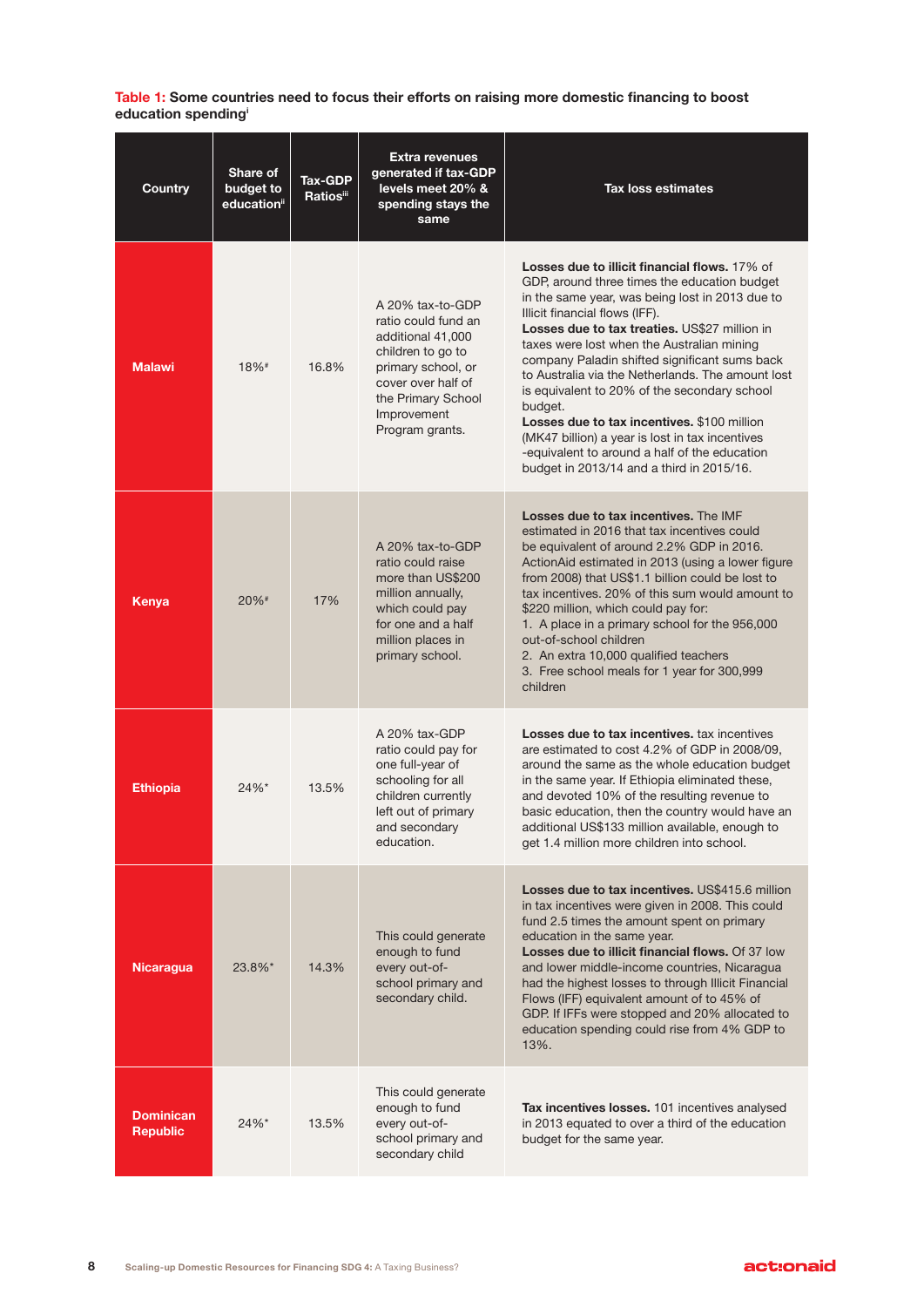#### **Table 2: Some countries need to boost education spending & raise more revenues<sup>i</sup>**

| <b>Country</b>  | Share of<br>budget to<br>education <sup>ii</sup> | <b>Tax-GDP</b><br><b>Ratiosiii</b> | Additional resources raised if 20%<br>is spent on education, and Tax-GDP<br>levels meet the 20% minimum floor                                                                                                                                                                                                                                                                                                           | <b>Tax loss estimates</b>                                                                                                                                                                                                                                                                                                                                                                                           |
|-----------------|--------------------------------------------------|------------------------------------|-------------------------------------------------------------------------------------------------------------------------------------------------------------------------------------------------------------------------------------------------------------------------------------------------------------------------------------------------------------------------------------------------------------------------|---------------------------------------------------------------------------------------------------------------------------------------------------------------------------------------------------------------------------------------------------------------------------------------------------------------------------------------------------------------------------------------------------------------------|
| <b>Uganda</b>   | 11.7%#                                           | 13%                                | If taxes were raised to 20% of GDP<br>and 20% of these new resources<br>were spent on education, an<br>additional half a billion (US\$) dollars<br>minimum could be raised. Enough<br>to pay for every child of primary<br>school age (both currently in and<br>out of school) to go to school,<br>and still have enough money to<br>fund nearly one and a half million<br>children to go to lower secondary<br>school. | Losses due to tax incentives.<br>In 2010, an estimated 2% of its<br>GDP was lost to tax incentives,<br>the equivalent to about US\$272<br>million. If 20% was used for<br>education, the extra \$54.4 million<br>generated could pay for:<br>1. 477,000 extra school places<br>for all children out of school<br>2. 20,000 additional qualified<br>teachers<br>3. 412,047 children would enjoy<br>free school meals |
| <b>Tanzania</b> | 17.2%#                                           | 12%                                | If taxes were raised to 20% of GDP<br>and 20% of these new resources<br>were spent on education, more than<br>half a billion US\$ would be raised,<br>enough to finance nearly 6 million<br>children to go to school annually.                                                                                                                                                                                          | Losses due to tax incentives.<br>In 2015 1.5% of GDP (\$790<br>million), equivalent to 43% of the<br>education budget.                                                                                                                                                                                                                                                                                              |
| <b>DRC</b>      | 15%#                                             | 10.8%                              | If taxes were raised to 20% of GDP<br>and 20% of these new resources<br>were spent on education, it could<br>add an additional 60% to the total<br>education budget. The amount<br>raised is more than 8 times the<br>budget for the same year - and<br>could fund over 23 million children<br>to go to primary school.                                                                                                 | Losses due to tax incentives.<br>A 2015 IMF report estimates<br>the DRC's tax expenditure at<br>1% of GDP. This would amount<br>to around \$359 million (CDF<br>332 billion) - nearly half of the<br>country's education budget.                                                                                                                                                                                    |
| <b>Pakistan</b> | 13%~                                             | 11%                                | If taxes were raised to 20% of<br>GDP and 20%, this could raise<br>new revenues of over US\$5 billion<br>& increase the education budget<br>by more than 70% from the<br>current levels. This could pay for<br>a classroom place for every child<br>out of primary or secondary school<br>and cover the estimated cost of<br>eradicating illiteracy in Pakistan<br>(leaving US\$1 billion in 'change').                 | Losses due to tax incentives.<br>Estimated annual revenue<br>foregone from tax in incentives is<br>\$4 billion. 20% of this sum would<br>amount to \$800 million, which<br>could pay for:<br>1. A place in a primary school<br>for the 5,612,000 out-of-school<br>children<br>2. An extra 100,000 qualified<br>teachers<br>3. Free school meals for 1 year<br>for 1,796,632 children                                |

i ActionAid has calculated the extra revenues which could be raised if government who are not raising enough in tax or spending enough on education met the 20% benchmarks.

ii This is based on 2016 budget allocations – where possible, actuals have been used – either from Government Spending Watch (marked by \*) database or UiS database (marked by ~) , or analysis of government budget documents (marked by #).

iii All based on IMF country reports, 2016.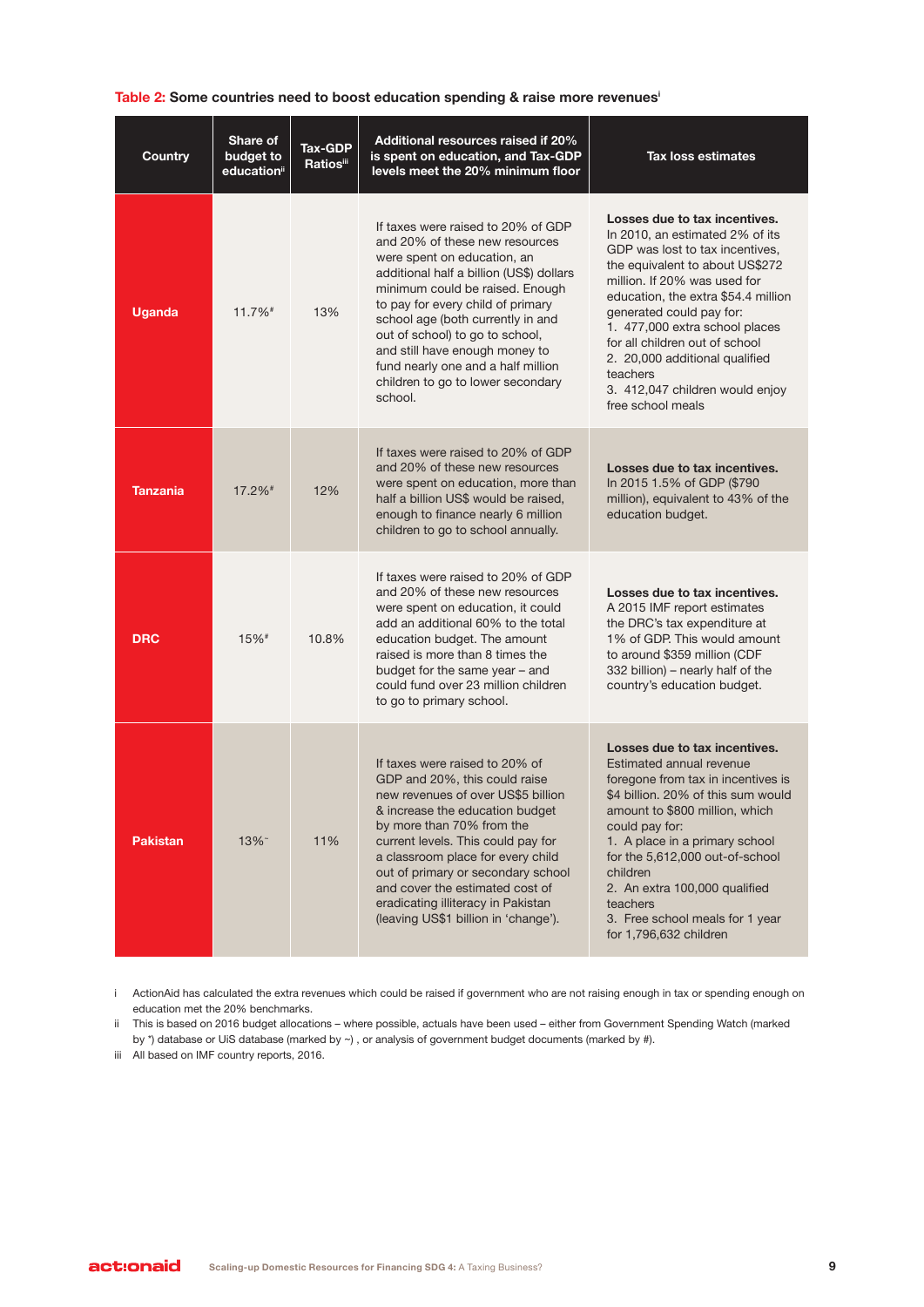# **4. Conclusions and recommendations**

Education advocates have for many years been focused on increasing the share of national budgets spent on education – towards a benchmark of 20% - and the Global Partnership for Education has even made this a requirement for countries wishing to receive grants. But a fair share of a small pie is a small amount. In most countries, improving quality and achieving the right to education for all requires action to increase the size of the pie, boosting overall revenues by tackling poor levels of tax collection. Only by increasing the overall budget will education get the resources it requires, while also giving governments space to deliver on other basic rights for all citizens. The process of building long-term progressive tax systems is vital to this; but large gains can be made in a relatively short time by ensuring that large corporations are paying their fair share, by halting their tax dodging and stopping unnecessary tax giveaways.

Increasing revenues is only one part of the domestic financing and funding puzzle for education. Education activists, through years of engagement in the processes of budget setting, monitoring and accountability work, know that considerable work remains to ensure that budget allocations are spent effectively, efficiently and equitably. Too often, money that is allocated to education does not get spent on the poorest, nor does it arrive where it is needed on time, particularly in disadvantaged areas. As such, the Global Campaign for Education calls for action on '4Ss' to improve domestic financing for education, that is: increasing the share of the education budget, increasing the size of the revenue collection, increasing the sensitivity of the budget to equity issues, and increasing the scrutiny of the budget to ensure money arrives where it's needed.<sup>45</sup> Action to ensure budgets are transparent – particularly where there is a serious lack of publicly available information, such as many Middle Eastern countries - and funds are tracked independently can help to ensure that new resources are converted into delivery on the ground. Civil society has a crucial role to play in this.

Aid is also another crucial part of the overall financing puzzle, especially in lower-income countries, at least over the shorter-term. It is estimated that there is a US\$39 billon funding gap in the short term for meeting the SDGs. Yet, worryingly, recent analysis shows that aid to education has been stagnant since 2010, and the aid that is given often does not go to the countries most in need.46 Supporting the Global Partnership for Education is particularly crucial for reversing the decline in aid to education where the need is often the greatest, because the Partnership supports consultative processes and systemic reforms in the countries that are home to approximately 870 million children and youth, and 78% of the world's out-of-school children.<sup>47</sup>

Aid also needs to support governments own efforts to scale up domestic revenues. Tax revenue authorities and Ministries of Finance in many developing countries lack the technical and human resources to enforce existing regulations or develop new ones. External support to developing countries' tax authorities is essential to make substantial advances in the fight against tax avoidance, in particular – and yet only 0.1% of aid is presently spent in this way.



**Campaigning to stop tax dodging in Malawi** PHOTO: ACTIONAID

<sup>45.</sup> Walker, J. and Mowé, K. (2016) Financing Matters A Toolkit On Domestic Financing For Education. Global Campaign for Education, Education International, ActionAid.

<sup>46.</sup> 2017 Aid to Education is Stagnating and Not Going to Countries Most in Need, published by UNESCO's Global Education Monitoring (GEM) Report 47. See GPE's Case for Investment: https://replenishment.globalpartnership.org/en/case-for-investment/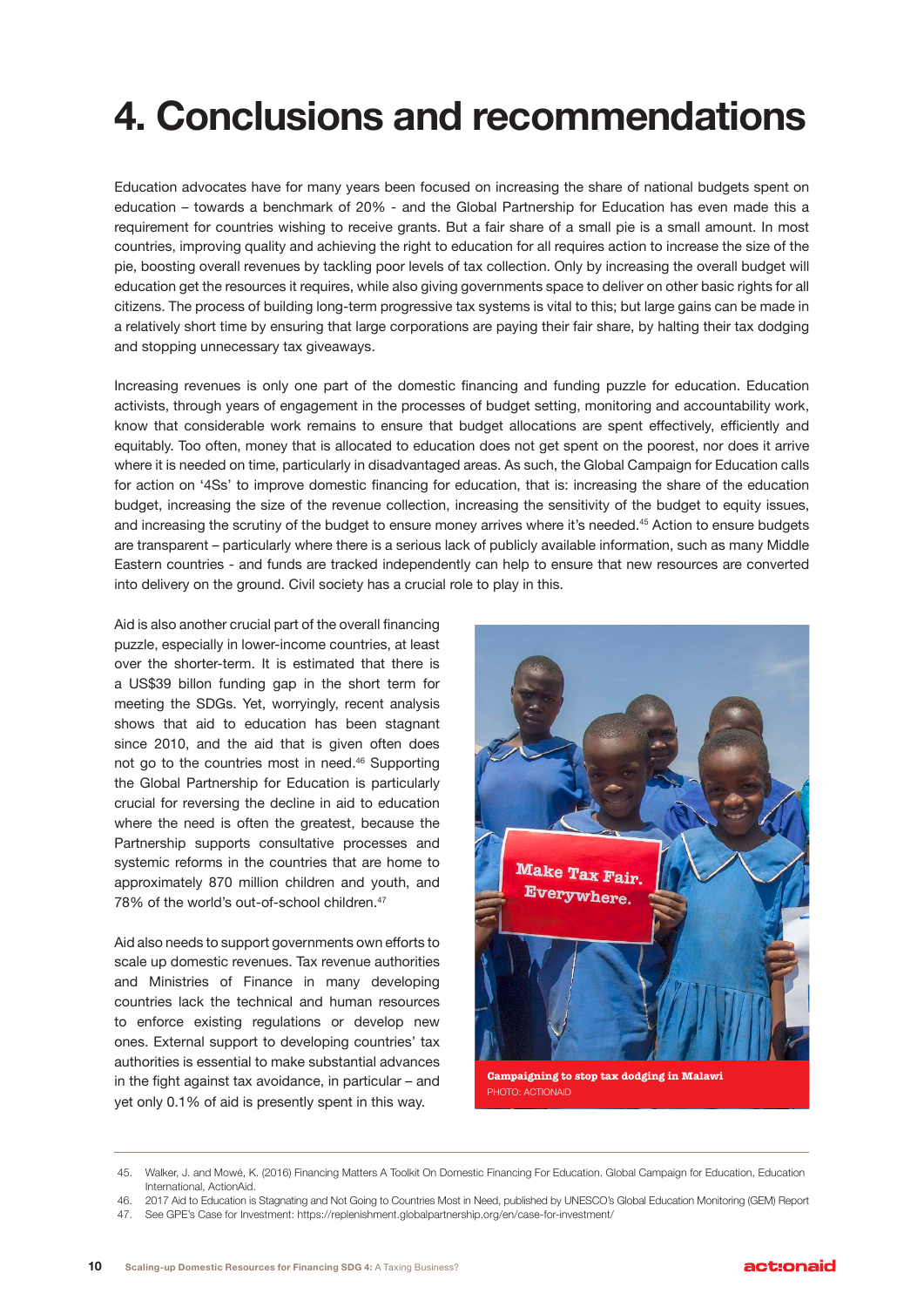### **Recommendations**

#### **Developing country governments should:**

- Increase the size of domestic revenue, and hence government budgets overall. For countries which already spend 20% of the budget on education, increased commitments to education could be made by expanding domestic revenues through action to widen the tax base in progressive ways (targeting the minimum tax-to-GDP floor of at least 20% for countries who are currently way below this, and above for those struggling to meet SDG targets who are already close to the tax-GDP floor).
- Adopt measures to protect corporate tax collection, for example, by disallowing excessive tax deductions for corporations and requiring them to use simpler methods of transfer pricing.
- Promote reforms to build more progressive tax systems.
- Increase efforts in increased tax compliance and collection.
- Stop offering harmful tax incentives, and only use other tax incentives selectively to facilitate truly strategic national development.
- Cancel or renegotiate disadvantageous tax treaties.
- Consider the case for new earmarked taxes to raise revenue for strategic new investments in education, if this is a more feasible route to increase revenue for the social sectors than unearmarked increases in general revenue.
- Co-ordinate with other countries in their region to harmonise corporate tax rates and policies so as to avoid a race to the bottom.

#### **Multi-national corporations should:**

- Pay fair taxes in the countries where they generate revenue .
- Commit to full transparency in tax affairs by voluntarily adopting country-by-country reporting. Companies linked to the Global Business Coalition for Education should set a positive example by committing to and adopting these measures.

#### **Donors**

- Provide more aid to strengthen tax systems, including national revenue authorities
- Harmonise efforts behind national education sector plans , especially through the Global Partnership for Education

#### **GPE**

• Start tracking the tax to GDP ratios in all its partner countries and support strategic dialogue with Ministries of Finance over how to expand the tax base in progressive ways to support progressive spending on education.

#### **All governments**

• Create a fully empowered, globally-inclusive and well-resourced inter-governmental body on tax that is able to set and enforce fair global rules on tax avoidance, and consider new ways of doing corporate taxation such as unitary taxation system.